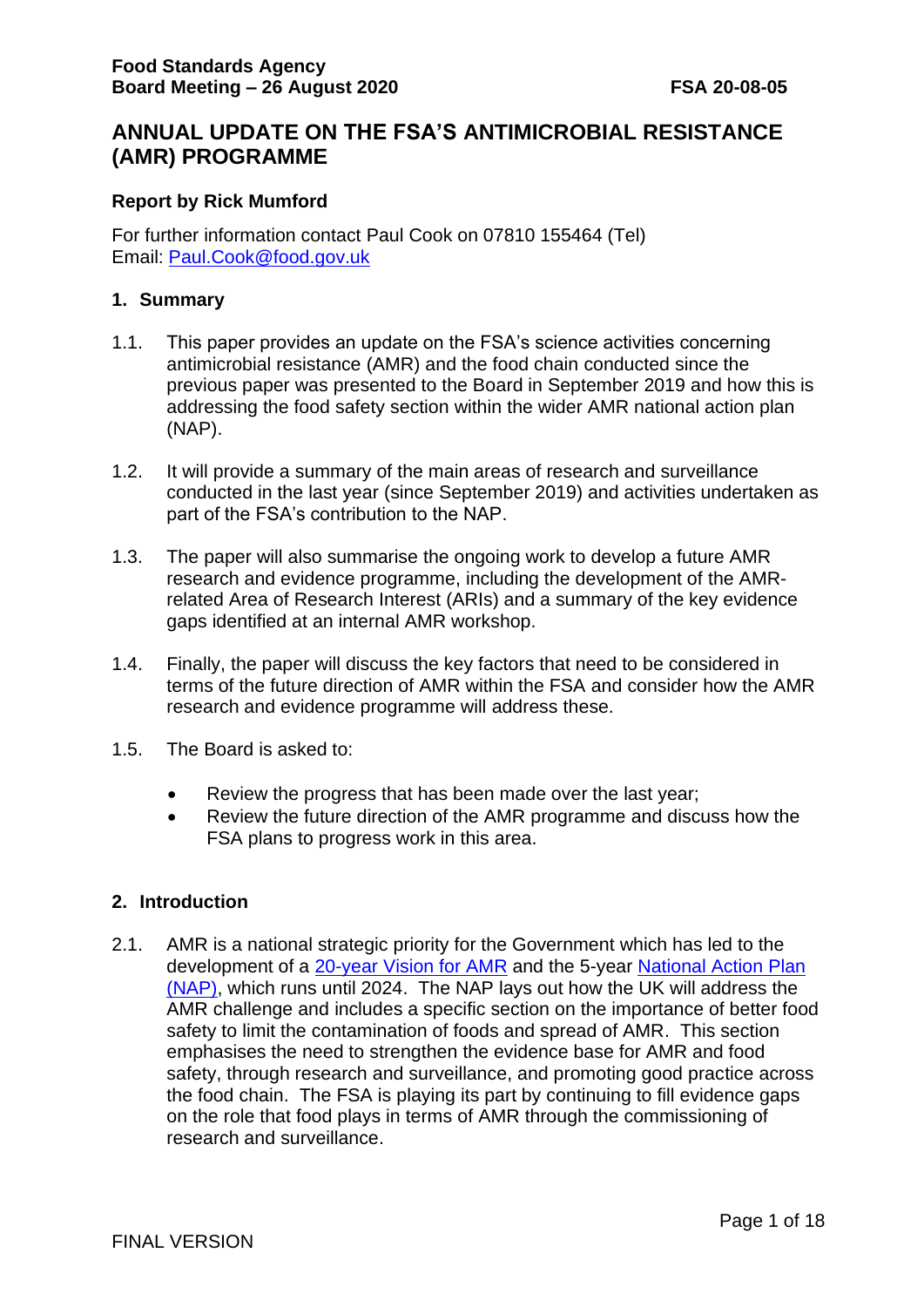2.2. This paper presents an overview of the FSA's research, surveillance, and other activities on AMR since the previous update was provided to the Board in September 2019 and how this contributes towards addressing the NAP. We have also included the impact that COVID-19 has had on our work, a summary of key outcomes of an internal FSA 'show and tell' workshop and an update on industry progress in reducing antimicrobial usage in food-producing animals. The paper also provides a forward look in terms of the future direction of AMR surveillance in food, improving risk assessment tools and how our work is feeding into mitigating the risk of AMR to consumers.

## **3. AMR Surveillance & Research**

- 3.1. The FSA is continuing to commission research and surveys to improve our understanding of the role that the food chain plays in development and spread of AMR which is important within the food safety section of the NAP. A summary of our AMR research and surveillance portfolio activities since September 2019 is provided in [Annex 2](#page-9-0) which highlights the FSA's main completed, ongoing, and newly started AMR projects.
- 3.2. **Surveillance:** The FSA has been proactive in identifying evidence gaps in terms of the types and levels of AMR bacteria found in UK retail meats and other foods and is addressing this by commissioning retail surveys. Our AMR surveillance programme has been established for several years. In February 2020, the FSA published the latest findings of the EU harmonised survey of AMR *E.coli* in UK retail chicken and the survey of AMR *Campylobacter* in UK retail chicken. The findings suggest that AMR *Campylobacter* and multi drug resistant *Campylobacter* (resistance to 3 or more unrelated antimicrobial classes) found in UK retail chicken in Year 4 is similar to that reported in previous years [\(Figure 1;](#page-10-0) [Annex 2\)](#page-9-0). The data from Year 4 of the EU survey indicates that levels of extended spectrum beta lactamase (ESBL) producing *E.coli* in UK retail chicken has decreased. This suggest that tighter controls on antimicrobial usage by the poultry industry might be having a positive impact in reducing ESBL *E.coli* found in chicken although further work is needed to explore this.
- 3.3. **Horizon scanning:** Approval of general field-scale usage of oxytetracycline and streptomycin to treat a bacterial disease of citrus in California in 2019, prompted a wider discussion about the usage of antibiotics in crop protection. Crop plants treated with antibiotics represent another potential pathway for resistant bacteria and genes to enter the human microbiome via food. There are no antibiotics currently authorised as plant protection products in the UK but given anecdotal evidence of more widespread international usage, the FSA and Defra Plant Health jointly funded a review of antibiotic usage on crops globally. This review (funded using the Strategic Evidence Fund) summarises the most recent available knowledge on this topic and is pending publication.
- 3.4. **Social Science:** We have conducted a rapid review of the existing literature on perceptions of AMR, amongst consumers and food businesses. This review found that: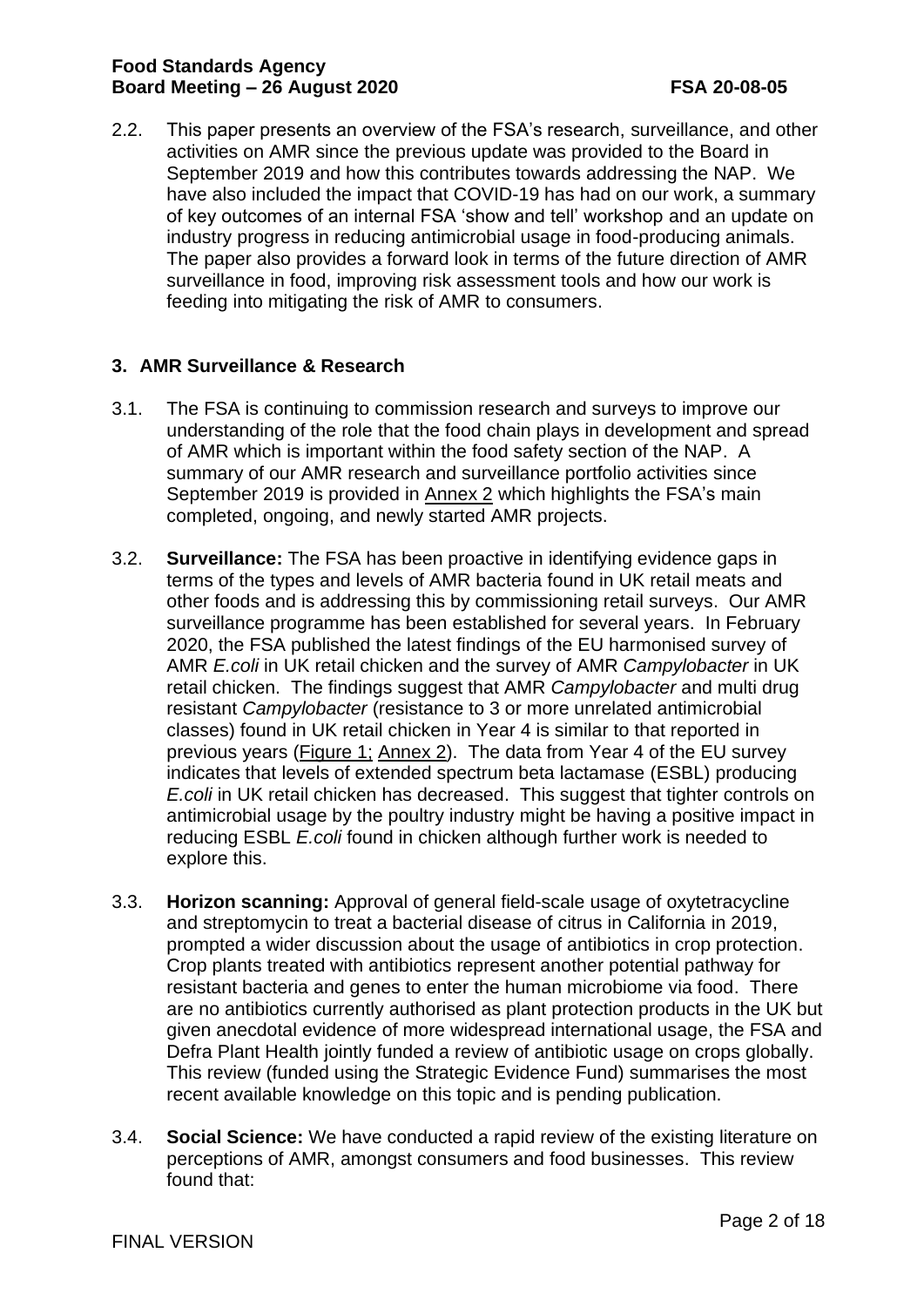- Less than a fifth (18%) of consumers are familiar with the term of antimicrobial resistance, with the most common public misconception being that AMR is a build-up resistance of one's body to antimicrobial drugs.
- People are unlikely to view their own actions regarding antibiotic usage as contributing to AMR, and primarily saw the medical profession as responsible for managing the associated risks.
- The public have a low perceived risk of AMR, where the risk will accumulate over time and presents no immediate threat. AMR was also seen as a hypothetical issue that only poses a concern regarding uncertainty in the future.
- However, people employed in the food supply chain demonstrate a reasonable understanding of AMR but underestimate the contributory impact of antibiotics in the food supply chain.
- 3.5. **Source tracing:** The FSA expanded the scope of the study on surveillance and source attribution of *Campylobacter* infection in the UK, to include analysis of existing *Campylobacter* sequences for the presence of AMR genes. This involved 9,442 UK clinical isolates from 1997 to 2018 (8,524 *C.jejuni* and 918 *C.coli*) of which 4,823 were from the current study. This provides information on trends in AMR over time enabling the tracking of sources of AMR in *Campylobacter*. This work will help further our understanding about the relationship between usage of antimicrobials in food producing animals and the emergence of resistance in *C.jejuni* and *C.coli.* We anticipate publishing the report on this work towards the end of 2020.
- 3.6. **Understanding spread:** We have also received a report on the impact that secondary meat processes have on AMR bacteria and transfer of resistance genes, which has been peer-reviewed. This review was commissioned in response to a key recommendation from the Advisory Committee on the Microbiological Safety of Food (ACMSF) 'Task and Finish' Group to enhance knowledge of AMR bacteria/genes within the UK secondary processing chain, the bacterial stress response and use of sub-lethal food processing technologies. This will inform the NAP on the role meat processing plays in the development and spread of AMR bacteria and may provide areas where further research is warranted. We anticipate publishing the report in Autumn 2020. Further information can be found in [Annex 2.](#page-9-0)
- 3.7. **Capability building:** The FSA are co-funding a 5-year (2017-2022) research fellowship with the Quadram Institute. The supported research fellow, Dr Alison Mathers, is investigating food chain transmission of AMR and the role of nonpathogenic bacteria in food as a potential reservoir for AMR. The epidemiological survey sample collection was completed in late 2019, with more than 1,000 samples obtained from a mix of chicken, pork, leafy greens, salmon, and prawn products. To date, the project has 'bio-banked' more than 4,000 cultures of targeted bacteria for analysis and over 1,000 whole genome sequences have already been generated. A related FSA project looking at AMR genes in bacterial metagenomes from a range of ready-to-eat foods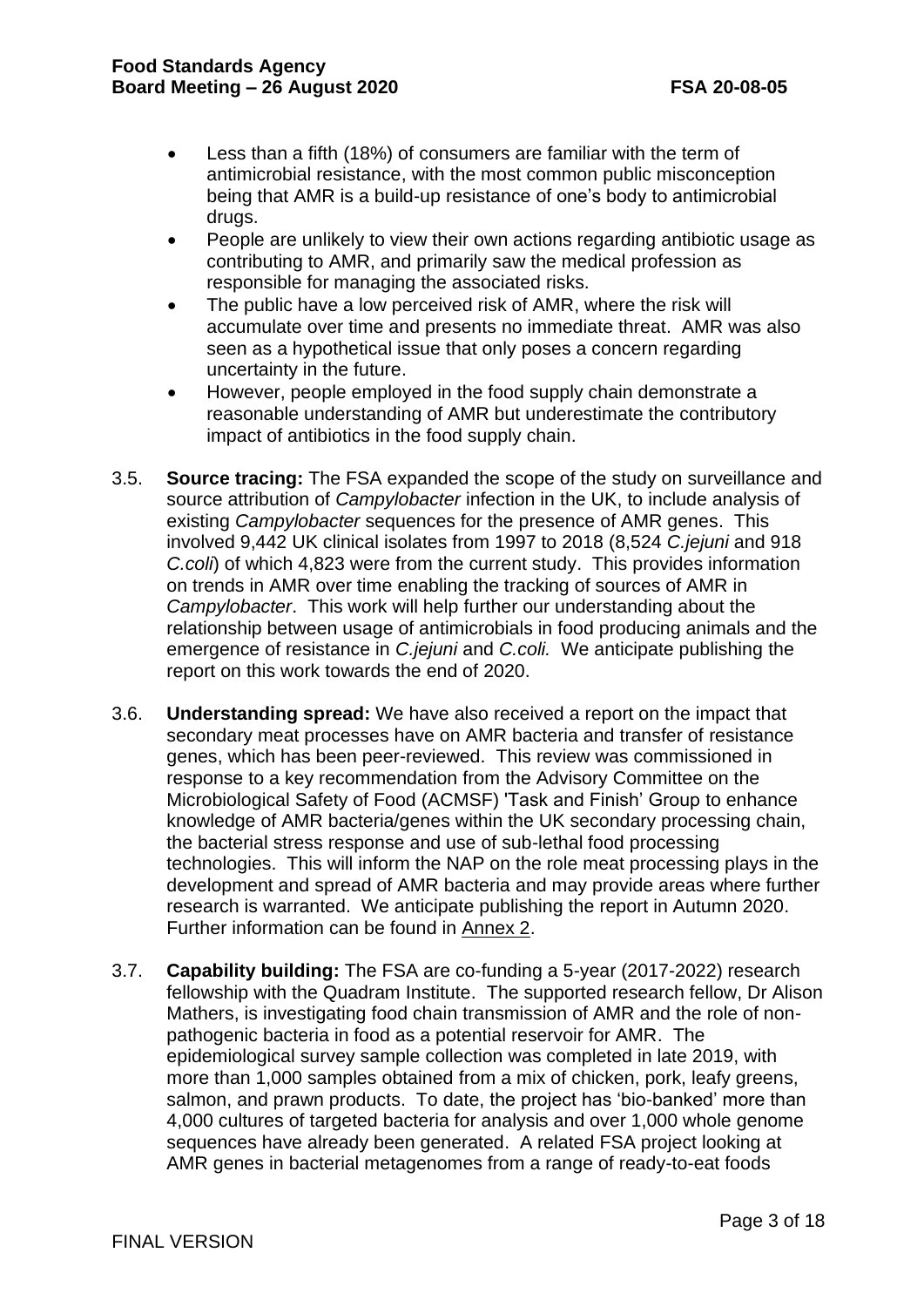(cooked meats, dairy products, seafood, and fresh produce) is underway and is due to report in 2021.

- 3.8. **Strategic research:** In 2020, we have commissioned several new AMR-related strategic research projects to better help us understand AMR risk and control:
	- The first will help to identify AMR genes in biofilms found in the environment (e.g. surfaces but not on the meat) within secondary processing plants for meat products and how these contribute to the presence of AMR genes in these foods. This study started in May 2020 and is due to be completed in July 2022.
	- The second study involves the creation of a set of modular templates to develop risk assessments for AMR within the chicken and lettuce supply chains. This project was commissioned in July 2020 and will report in 2022.
	- We are planning a third study asking for a review of the scientific evidence on the impact of heat treatment on AMR genes. This will increase our understanding of the extent to which denatured AMR genes from 'dead' bacteria within cooked foods can be potentially be taken up by other 'live' bacteria in other food and the human gut. The research specification for this work has been published in May 2020 and we are currently in the tendering stage of the commissioning process. If successful, we anticipate this study starting in Autumn 2020.

## **4. Impact of COVID-19 on our AMR surveillance and research**

- 4.1. Sampling and testing for Year 6 of both the EU harmonised survey of AMR *E.coli* in retail chicken and AMR *Campylobacter* in UK retail chicken were suspended for three months due to COVID-19 but have now recommenced. Despite the delays, we are confident of recovering sampling and testing within the remaining timeframes originally agreed for both surveys.
- 4.2. The decision has also been made to delay the tender for the  $3<sup>rd</sup>$  Infectious Intestinal Disease Study (IID3) due to the impact of COVID-19 and this is now planned to start in Spring 2021. In particular, the impact of COVID-19 social distancing and other 'lockdown' measures taken would have an impact on the data in the study, giving an unrealistic perspective on IID within the community.

## **5. Antibiotic usage in food production animals**

5.1. The UK continues to make excellent progress in reducing antimicrobial usage in livestock, as reported within the latest [Veterinary Antimicrobial Resistance and](https://www.gov.uk/government/publications/veterinary-antimicrobial-resistance-and-sales-surveillance-2018)  [Sales Surveillance \(VARSS\) report](https://www.gov.uk/government/publications/veterinary-antimicrobial-resistance-and-sales-surveillance-2018) issued by the Veterinary Medicines Directorate (VMD). In 2018 the sales of veterinary antibiotics for use in food producing animals were 29.5mg/kg which represents a 9% drop from 2017 and 53% from 2014 [\(Figure 5;](#page-15-0) [Annex 3\)](#page-15-1).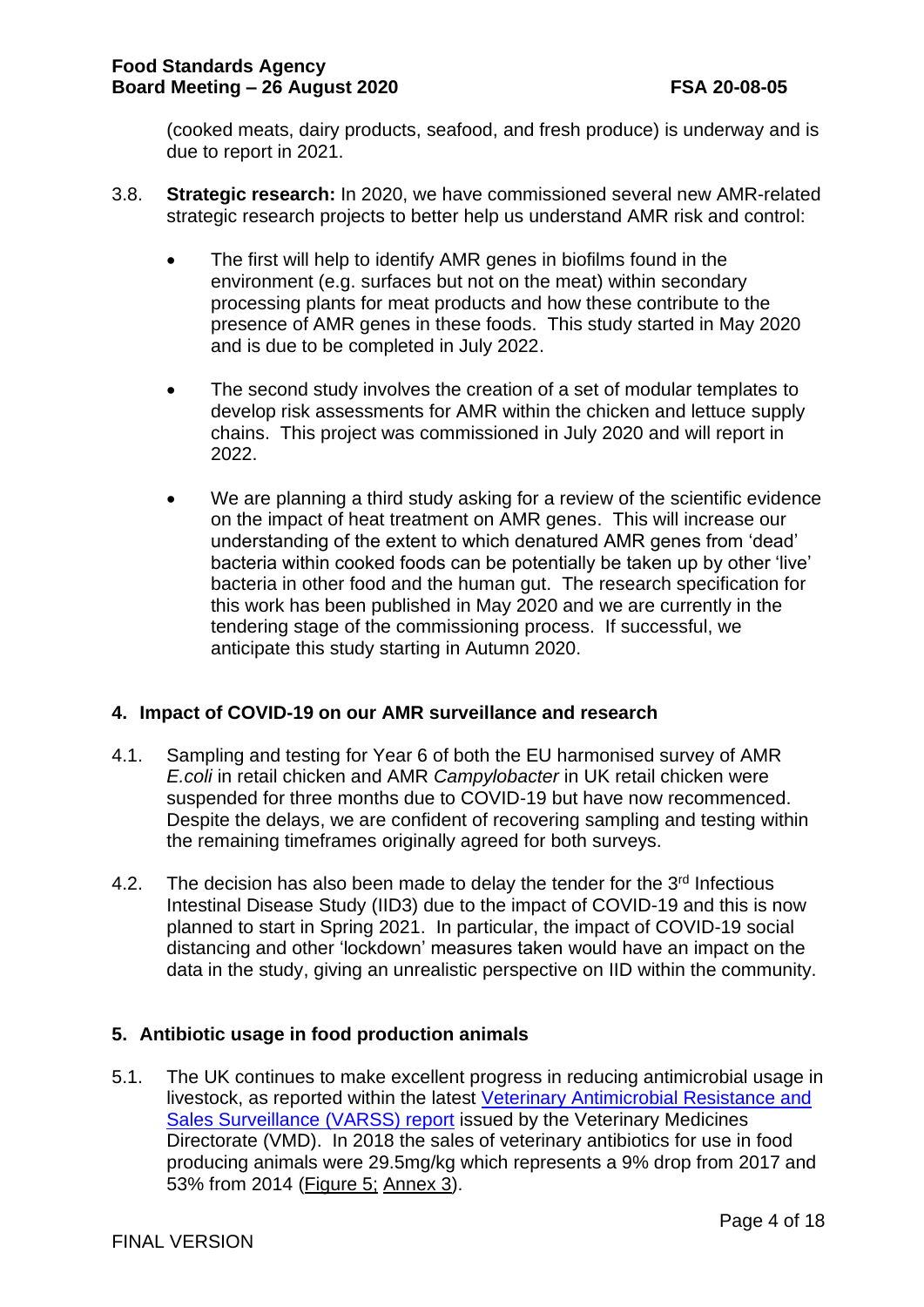- 5.2. One of the longer-term goals of the FSA's AMR surveillance programme is to see if the outcome of this reduction in antibiotic usage in livestock is a subsequent reduction in AMR presence in meat bacteria; thus providing evidence of the net benefit of the antibiotic reduction campaign in terms of reducing AMR transmission through the food supply chain.
- 5.3. Consideration is being given to how future surveillance programmes could be designed to achieve this goal. This includes discussions with VMD to ensure effective alignment and ensure they meet the collective aims of the UK NAP.

#### **6. Summary of participation in UK AMR NAP**

- 6.1. The UK's AMR National Action Plan (NAP) started in 2019 and the FSA feeds into this in different ways, including some involvement across 5 of the 8 Delivery Programmes (DPs):
	- The FSA's major input is via DP2 on Animal Health, Food and Environment, where it leads working group 2 on Food. The FSA have agreed to take a UK-wide approach in this area and co-ordinate foodrelated AMR activity across the four countries including working with Food Standards Scotland.
	- Under working group 2, there are a number of ongoing actions owned by the FSA, which are reported on a combined DP dashboard and attendance at quarterly meetings (note: suspended in recent months due to Covid-19).
	- In addition to DP2, the FSA also has links with DP3 Research, DP4 International (indirectly via Steve Wearne's Codex role), DP7 Wales and DP8 Northern Ireland.
	- Through all these cross-cutting links, we can ensure that issues related to food are considered.

#### **7. Developing a future AMR research and evidence programme**

- 7.1. As part of a wider effort to coordinate science across the FSA, we have been developing a programme-based approach to research and evidence based around the [FSA Areas of Research Interest](https://www.food.gov.uk/about-us/areas-of-research-interest) (ARIs). The ARIs are a crossgovernment initiative to increase the accessibility of government research and build collaborations with others to address these. By increasing our external collaborations, and making them more targeted, we will deliver better value for money and help ensure academic research has a pathway to impact.
- 7.2. The FSA ARIs have 4 strategic priorities and 11 research programmes. One of these priorities is "Assuring food safety and standards". Sitting underneath this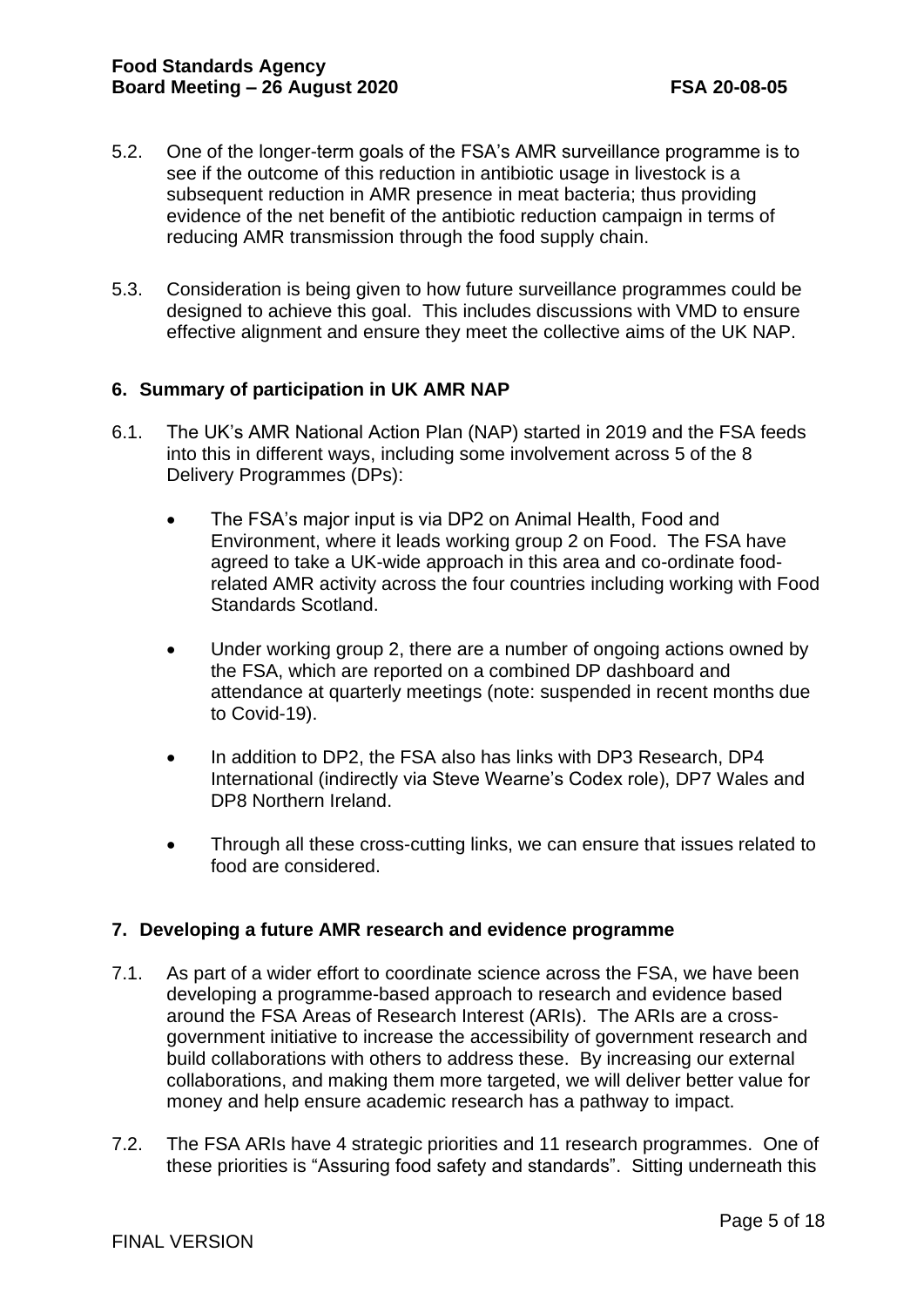priority, is **Improving the AMR evidence base** as one of the 11 research programmes which we will continue to develop during this financial year.

7.3. As part of this process, in early March 2020, we held an

AMR [Research 'Show And Tell'](#page-17-0) which provided an overview of the current AMR research and surveillance being undertaken at the FSA. The meeting also included a session aimed at identifying gaps and future evidence needs and these will be considered as we develop the AMR research & evidence programme [\(ANNEX 4\)](#page-17-0).

#### **8. Forward direction of AMR research and surveillance within the FSA**

- 8.1. Tackling AMR remains a significant global challenge and a major priority for the UK. The FSA needs to consider how it can continue to support this important work, working with partners across government.
- 8.2. Key to this will be the FSA's ongoing participation in delivery of the NAP, ensuring that our efforts are effectively aligned to the national plan and the work of other departments, especially FSS, Defra and VMD, working with AMR in the agri-food area.
- 8.3. As well as alignment of efforts with other government departments, the development of the research and evidence programme will also be critical, as it will allow us to focus on a prioritised list of research activities and generate the evidence required to fill the gaps in our understanding, both as part of our NAP commitment and to support our future policy needs.
- 8.4. In terms of the latter, key consideration will need to be given to how our knowledge and understanding feeds into hygiene advice (e.g. as part of the overall message about best practice within the home and food businesses). It will also need to be determined how AMR is considered as a risk alongside others within the context of international trade.
- 8.5. The FSA works with other government departments to assess new or emerging AMR risks. Our exploratory work looking at the use of antibiotics in crop protection with Defra is a recent example of this. Through the NAP, we will continue to build these cross-government links.
- 8.6. Risk assessment in relation to AMR can be challenging and we are considering ways in which we can improve our ability to assess the risk posed by AMR bacteria and resistance genes in the food chain. For example, the FSA has commissioned a new study to produce modular templates to support risk assessment of AMR through chicken and lettuce supply chains. This is seen as a starting point for a new more flexible approach to developing risk assessment in this area. Using these templates will support the development of 'in-house' food chain specific modelling to enable the FSA's Microbiological Risk Assessors to analyse the probability of risk from AMR bacteria within these food commodities and eventually other foods. This will allow the team to respond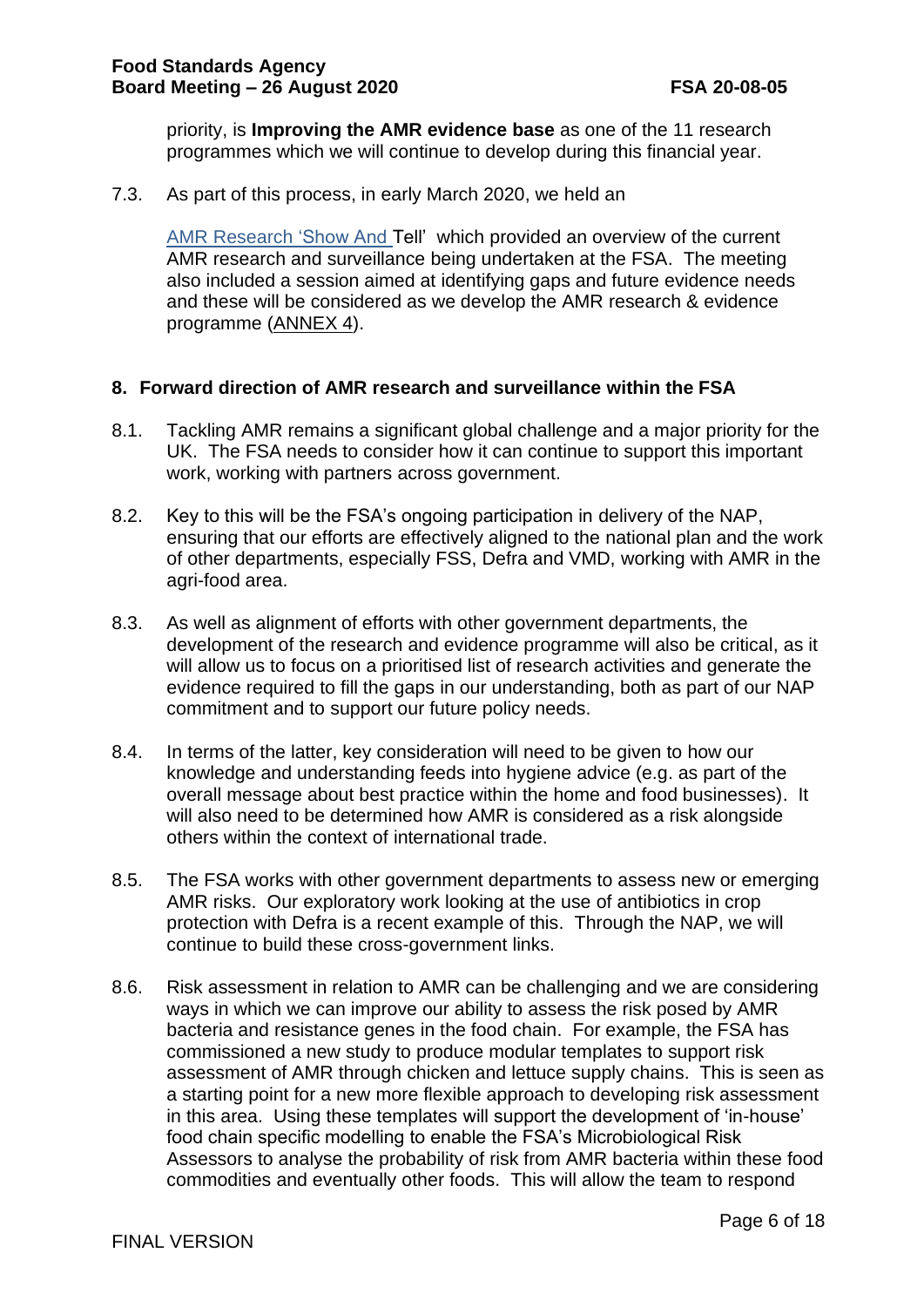quickly and efficiently to complex and multifactorial AMR risk assessments requests to better help support risk management decisions as part of the new Risk Analysis Process.

- 8.7. Over recent years, we have made excellent progress in understanding many aspects AMR and the food supply chain. Through our surveillance and research, we now have insights into the risks posed and knowledge required to help manage risks. As we review the progress made to date, this will allow us to identify where gaps exist and how we can better align to national priorities. This review process will help us as we need to make decisions on future activities.
- 8.8. One key decision that needs to be made, is around the future direction of FSA's AMR food surveillance following EU Exit and the Board's view are sought on this. For example, at present, we participate in the EU harmonised survey of AMR *E.coli* in retail meats which is due to finish at the end of 2020 and EFSA are currently planning the next phase of the survey which is expected to run from 2021-2027. Unlike the previous survey, it will not be mandatory for the FSA to participate in the new survey, as the UK has exited the EU. However, tackling AMR remains a high priority for the UK Government and the continued need for AMR surveillance is a key commitment made within the NAP. Therefore, the FSA is currently considering the future direction of our AMR surveillance and whether this could be aligned to the new EU harmonised survey or whether we want to tailor our future surveillance programme taking into account the AMR surveillance evidence gaps identified at the FSA AMR 'show and tell' event held in March 2020 [\(Annex \)](#page-17-1).

## **9. Conclusions**

- 9.1. The Board is asked to:
	- Review the progress that has been made over the last year;
	- Review the future direction of the AMR programme and discuss how the FSA plans to progress work in this area.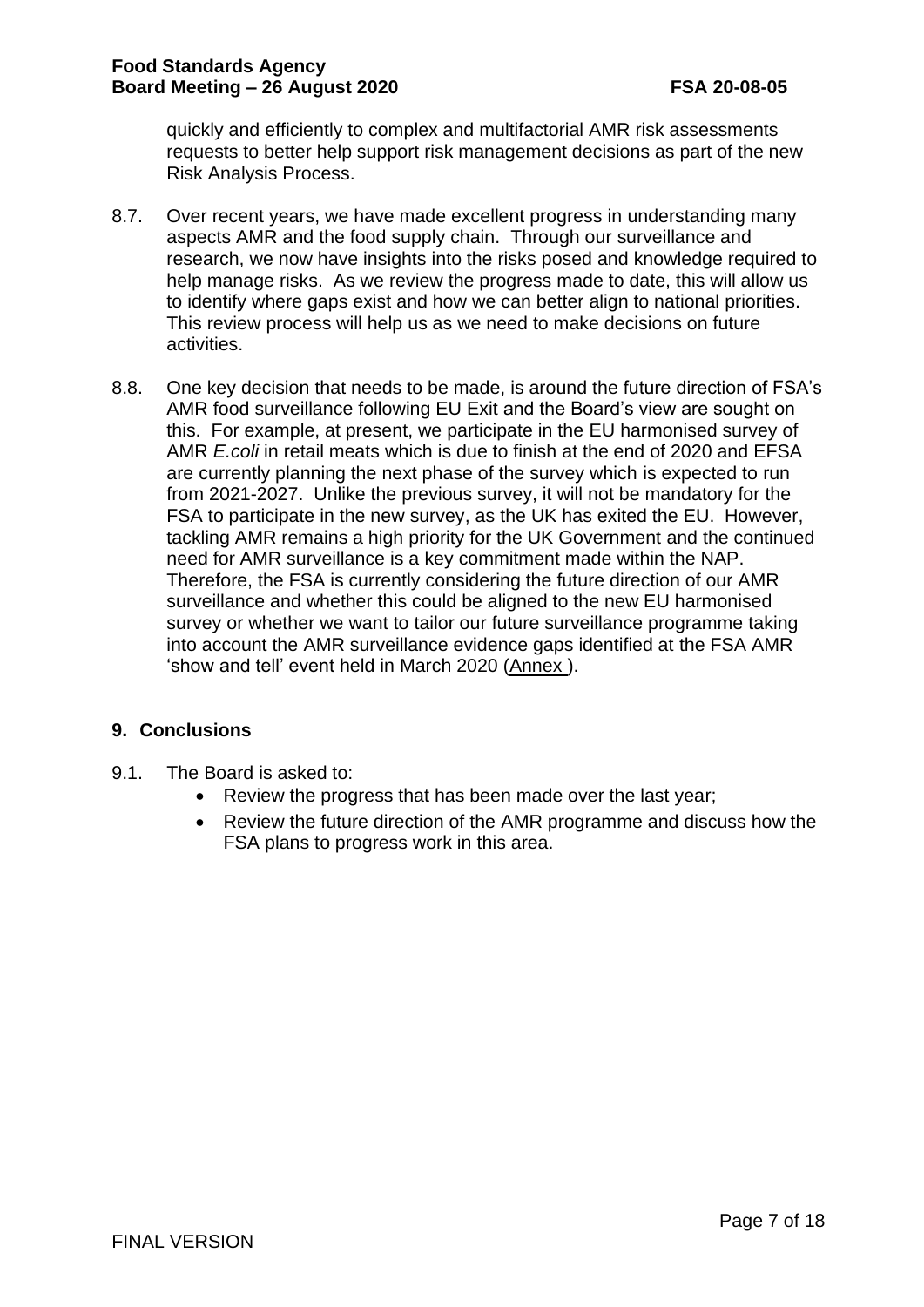# **UK'S 20-YEAR VISION AND 5-YEAR ACTION PLAN (NAP) ON AMR**

Addressing the public health threat posed by AMR is a national strategic priority for the UK and led to the Government publishing both a 20-year vision of AMR and a 5-year (2019 to 2024) AMR NAP which sets out actions to slow the development and spread of AMR with a focus on antimicrobials. The NAP takes a 'One-Health' approach which spans people, animals, agriculture and the environment. The FSA have and are continuing to contribute to delivery of the NAP through furthering our understanding of the role of the food chain and AMR and encouraging food industry to reduce usage of antimicrobials where possible.

The previous 2013-2018 AMR strategy came to an end in 2018 and has led to many achievements including seeing unprecedented levels of AMR research investment and collaboration, reduced antimicrobials use in humans and animals, development of comprehensive surveillance systems with transparent data and resources and campaigns that have been welcomed by front line staff. This strategy has been evaluated by the London School of Hygiene and Tropical Medicine (LSHTM) and the evaluation is now subject to peer-review prior to publication. Since the previous Board paper on AMR in September 2018, the FSA has been continuing to work with other partners to develop a new UK's 20-year vision on AMR and NAP for 2019 to 2024 aiming to tackle AMR.

#### The UK's 20-year vision for controlling and containing AMR

In recognition that no country could tackle AMR in a single 5-year span, the UK Government published, in January 2019, its vision which re-emphasised sustained efforts to contain and control AMR in the UK by 2040. The UK's vision is to see AMR contained and controlled by 2040 but recognises that the UK cannot tackle AMR alone. Therefore, this will require a co-ordinated 'One-Health' action across all sectors (humans, animals, the environment and food) worldwide. The UK is committed to contribute to the global AMR effort through:

- A lower burden of infection and better treatment of resistant infection
- Optimised use of antimicrobials with good stewardship across all sectors
- New diagnostics, therapies, vaccines and interventions in use and accessed by all.

By 2040, using surveillance, research, awareness and education activities underpinned by regulation, investment and advocacy, the UK aims to build on its achievements from the 2013-2018 AMR strategy and fulfil nine long-term ambitions for change which are to continue to be a good global partner, drive innovation, minimise infection, provide safe and effective care to patients, protect animal health and welfare, minimise environmental spread, support sustainable supply and access, demonstrate appropriate use and engage the public. Further details under each ambition are available in the [20-year](https://www.gov.uk/government/publications/uk-20-year-vision-for-antimicrobial-resistance)  [vision.](https://www.gov.uk/government/publications/uk-20-year-vision-for-antimicrobial-resistance)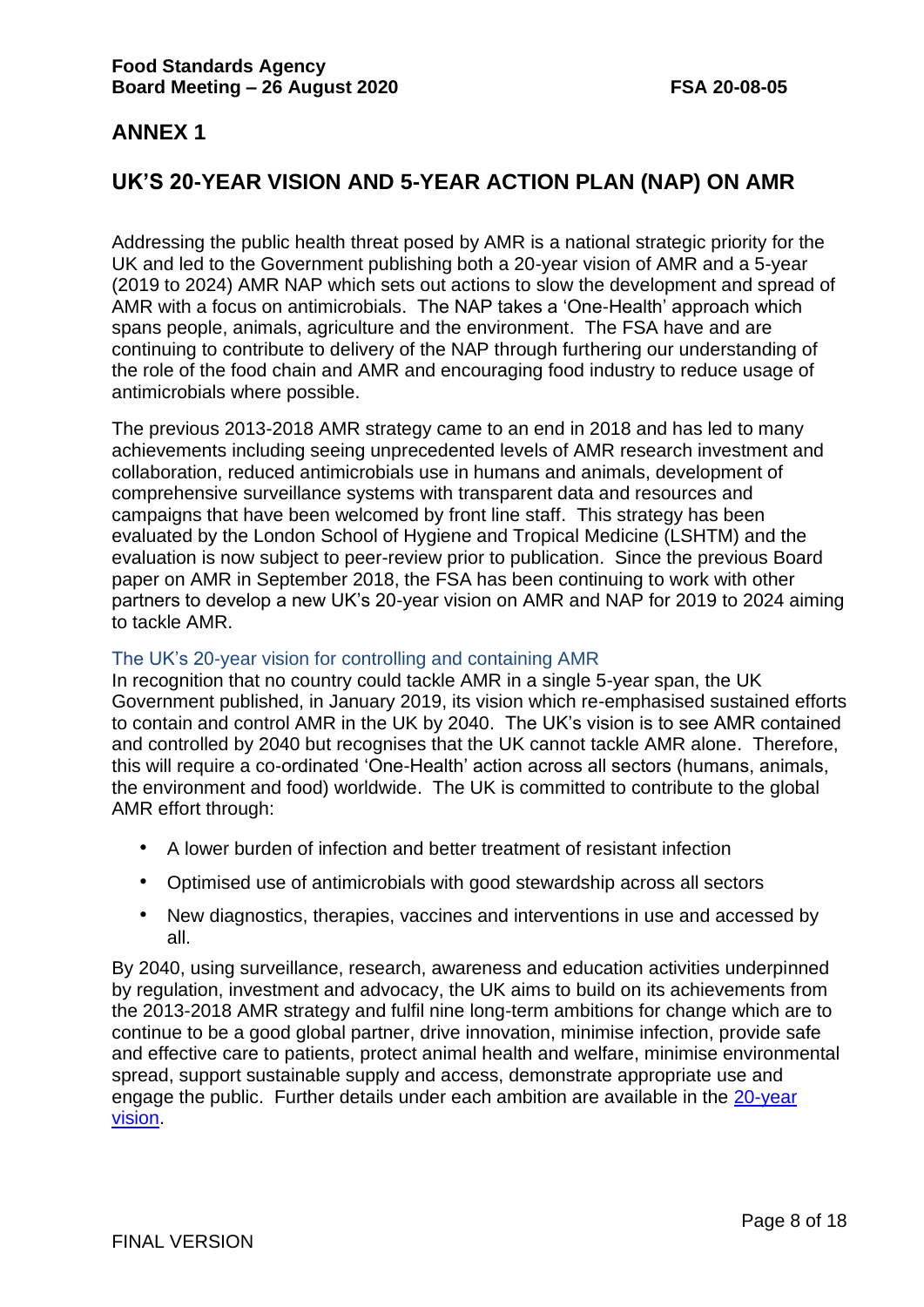The UK's 5-year national action plan (NAP) to tackle AMR from 2019 to 2024

Whilst the UK has made progress in reducing its use of antimicrobials in humans and significantly in animals the last 5 years, drug-resistant infections in humans have increased by 35% from 2013 to 2017 with resistant infections estimated to contribute to over 2,000 deaths in this country each year. To tackle this, the UK Government launched in January 2019 its [2019-2024 national action plan](https://www.gov.uk/government/publications/uk-5-year-action-plan-for-antimicrobial-resistance-2019-to-2024) (NAP) to contain and control AMR in human health, food animals, the environment and the food chain. The 5 year NAP takes a comprehensive 'One-Health' approach across humans, animals, agriculture the environment and food. The NAP (and vision) were co-developed across Government departments, Agencies, the health family (all bodies, organisations and agencies that contribute to nation's health), the administrations in Scotland, Wales and Northern Ireland and with input from a wide range of stakeholders. All sectors, not just Government, will be expected to play their part.

The NAP plan was designed to build on the achievements of the previous 2013-2018 strategy on AMR and has set itself several challenging targets including a world-first target to cut drug-resistant infections by 10% by 2025, a 15% reduction of antimicrobial use in humans by 2024 (going further that the existing 10% target), a renewed commitment to halve healthcare associated Gram-negative blood stream infections (including *E.coli*) by 2023/24 and a renewed commitment to reduce antimicrobial use in animals by 25% by 2020, with new objectives for individual animal sectors to be set by 2021. The plan focuses on 3 ways of tackling AMR which are reducing need for and unintentional exposure to antimicrobials, optimising use of antimicrobials and investing in innovation, supply and access.

The NAP includes a specific section emphasising the need for better food safety to help limit the contamination of foodstuffs and spread of resistance. This links to the long-term vision's ambitions of minimising infection and engaging the public on AMR. The section highlights the need for more evidence to better understand AMR in the food chain in particular:

- More research on the diversity and burden of AMR genes in foods and the gut microbiome to help quantify the AMR intake through food in the UK diet and inform risk assessments for foodborne AMR.
- Need for a comprehensive surveillance system of the food chain that can provide robust data to monitor the emergence, spread and decline of AMR in real-time and to exchange and compare genetic data across the world.
- As recommended by the Advisory Committee on the Microbiological Safety of Food (ACMSF), more research to assess the impact of food processing, especially mild processing techniques, on the presence of AMR bacteria.

The NAP also mentions improving and promoting UK food hygiene across the food chain which would lead to reduced exposure to AMR. This would include building on our existing '4Cs' messages (**c**ooking, **c**leaning, **c**hilling and avoiding **c**ross-contamination) which are used by food producers, manufacturers, suppliers, food handlers and consumers. The NAP mentions [Codex Alimentarius Commission](http://www.fao.org/fao-who-codexalimentarius/en/) expanding its code of practice for food chain factors on minimising and containing AMR and to develop new guidelines on integrated surveillance for AMR in the food chain by 2020. In 2017, Codex established an *ad hoc* [Intergovernmental Task Force on AMR](http://www.fao.org/fao-who-codexalimentarius/committees/committee/en/?committee=TFAMR) (TFAMR) which is aiming to develop a science-based guidance on managing foodborne AMR.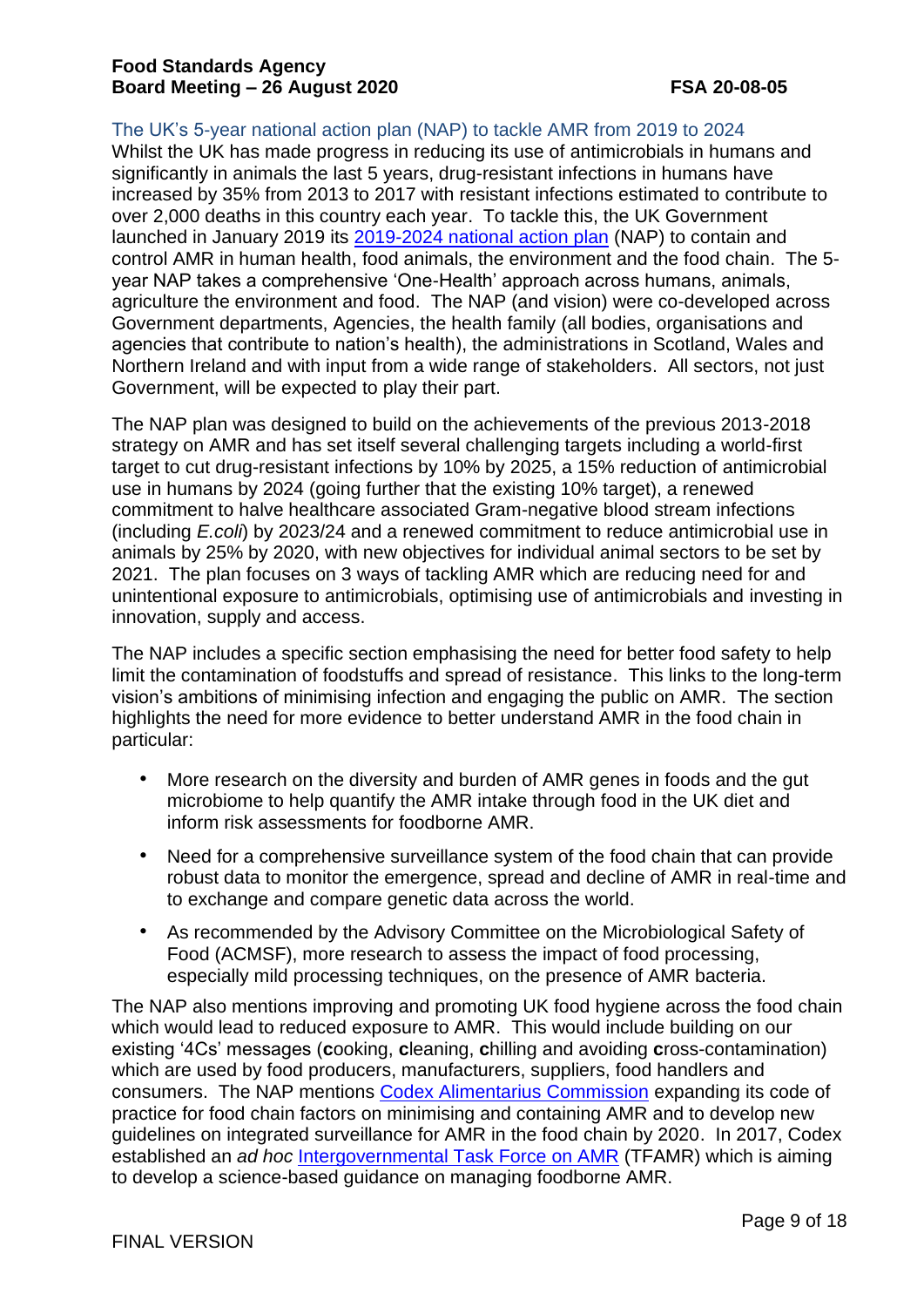# <span id="page-9-0"></span>**UPDATE ON THE FSA'S PROGRAMME OF RESEARCH AND SURVEILLANCE ON AMR**

This section summarises the FSA's efforts with respect to AMR research and surveillance, highlighting both completed, current work and new research projects. Our new and continuing AMR research and surveillance programme has been influenced by the recommendations of the ACMSF 'Task and Finish' Group report and will inform the UK 5-year national action plan (NAP) on tackling AMR by improving our understanding of AMR in the food chain.

EU harmonised survey of AMR *E.coli* in retail beef, pork and chicken (FS102109) In 2014, the European Commission (EC) had set up a 7-year mandatory Member States surveillance of pathogens within the slaughterhouse environment which VMD are leading on in the UK. As the UK Competent Authority on food, the FSA has been leading on an additional component of this survey by sampling and testing of fresh retail beef, pork and chicken in the UK for *E.coli* prior to testing for AMR of particular concerns which include Extended Spectrum Beta Lactamase (ESBL), AmpC, carbapenemase-producing *E.coli* and also colistin resistant *E.coli*.

In February 2020, the FSA published the [findings of Year 4](https://www.food.gov.uk/research/foodborne-diseases/eu-harmonised-survey-of-antimicrobial-resistance-amr-on-retail-meats-pork-and-beefchicken-0) of this survey which focussed on 315 retail chicken samples. None of the *E.coli* detected were resistant to carbapenems or plasmid-mediated colistin (e.g. *mcr-1*, *mcr-2* or *mcr-3* genes). A decreasing trend in ESBL producing *E.coli* was observed over two years of data from this survey and also in comparison to a similar study by [Randall et al 2017](https://www.sciencedirect.com/science/article/pii/S0168160516305827) [\(Figure 1\)](#page-10-0). A reduction in AmpC resistant *E.coli* was also seen between the 2016 and 2018 [\(Figure 1\)](#page-10-0). This suggests that tighter controls on antimicrobial usage by the poultry industry might be having a positive impact in terms of reducing the AMR *E.coli* found in UK retail chicken although further work is needed to fully explore this.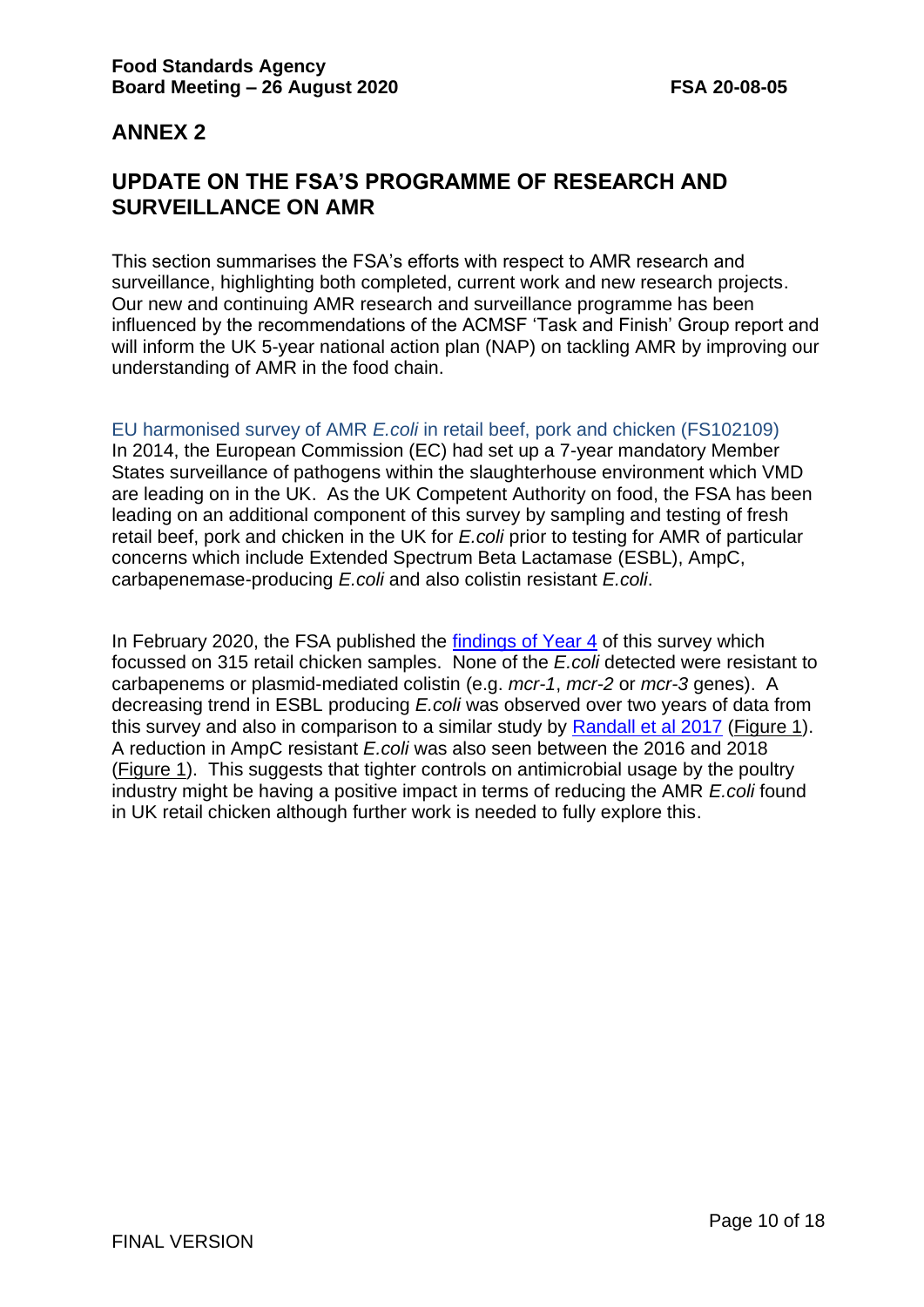

<span id="page-10-0"></span>*Figure 1: Percentage of chicken samples with E.coli isolates that show ESBL- and AmpC-type resistance. Please note that the AmpC finding from the [Randall et al. 2013/2014 study](https://www.sciencedirect.com/science/article/abs/pii/S0168160516305827) are not comparable with the EU survey findings due to differences between the methodologies used in both studies and is therefore not provided.*

The final report for Year 5 of the EU AMR survey is being peer-reviewed whilst Year 6 which is due to finish at the end of 2020.

#### Survey of AMR *Campylobacter* in UK retail chicken (FS102121)

Since 2014, the FSA has been carrying out a survey of *Campylobacter* contamination found on whole, fresh, UK-produced chilled chicken on retail sale. Each year an additional study was carried out where a random subset of the *C.jejuni* and *C.coli* isolates were further tested for their resistance to a range of antimicrobial agents. The findings of Year 4 of the AMR *Campylobacter* [retail chicken survey](https://www.food.gov.uk/research/research-projects/antimicrobial-resistance-in-campylobacter-jejuni-and-campylobacter-coli-from-retail-chilled-chicken-in-the-uk-0) were published in February 2020 and provides evidence that AMR *Campylobacter* are present on UK retail chicken. The proportion of AMR *Campylobacter* isolates and multi-drug resistant *Campylobacter* (resistant to 3 or more unrelated antimicrobial classes) found in UK retail chicken in Year 4 (August 2017 to July 2018) is similar to those reported for previous survey years, the exception being for tetracycline where resistance has decreased from 68% in 2015-16 to 53% in 2017-18 [\(Figure 2\)](#page-11-0). Nevertheless, it is reassuring that resistance is not increasing.

The trends for AMR *C.jejuni* and *C.coli* found in UK retail chicken have been provided in [Figure 3](#page-11-1) and [Figure 4](#page-12-0) respectively. Around 50% of the *C.jejuni* and *C.coli* tested in 2017-18 (Year 4) were resistant to both ciprofloxacin (a critically important antibiotic in human medicine) and nalidixic acid. The prevalence of tetracycline was 52% and 60% in *C.jejuni* and *C.coli* isolates examined in 2017-18 respectively. Resistance to gentamycin was not detected in any *Campylobacter* isolates, whilst the prevalence of erythromycin (3%) and streptomycin (9%) resistant *Campylobacter* was low in 2017- 18. Only 11 *Campylobacter* isolates in 2017-18 were found to be multi-drug resistant (resistant to 3 or more unrelated antimicrobial classes). Overall, the prevalence of AMR and MDR *Campylobacter* in UK retail chicken were generally similar to those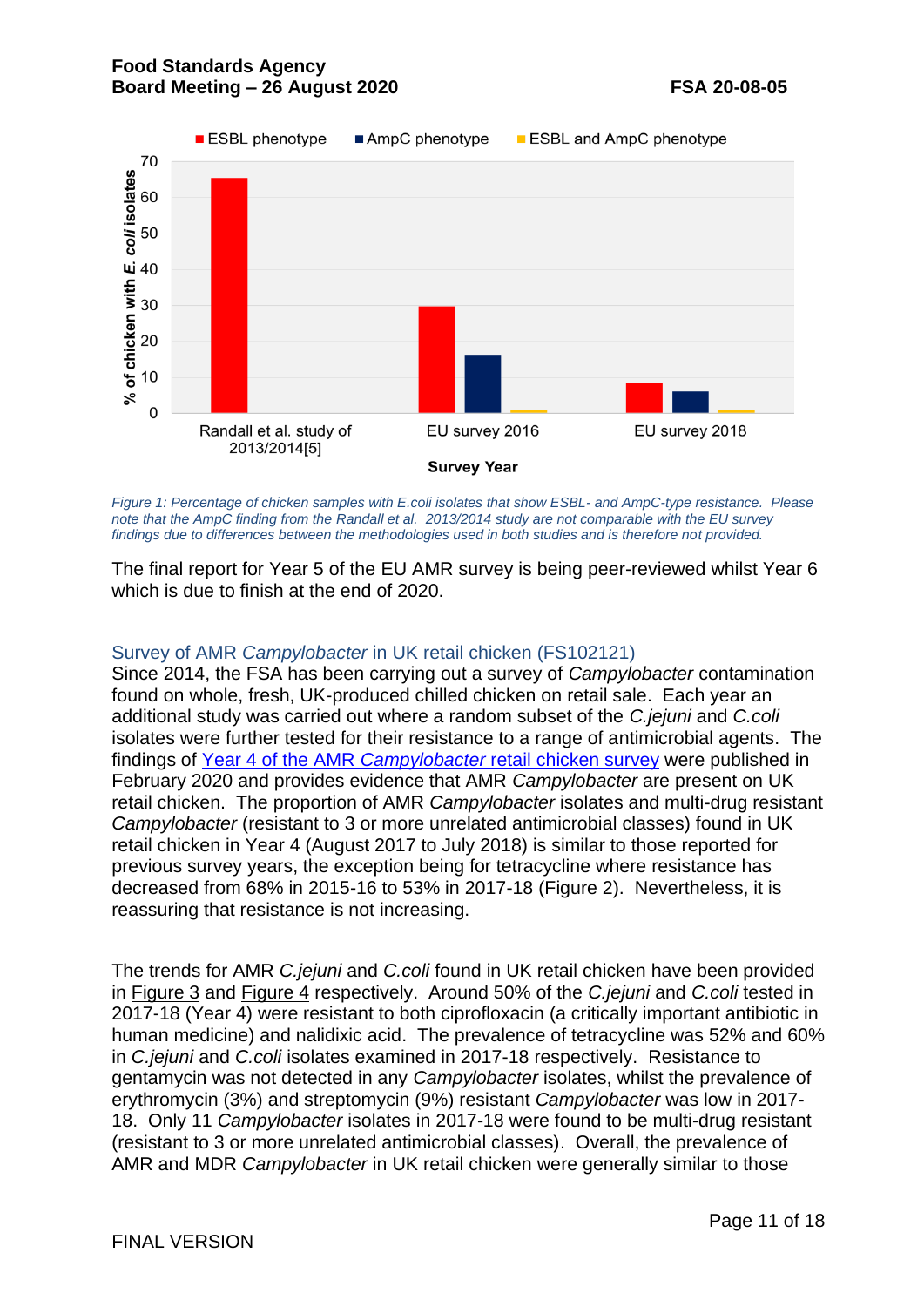reported for the previous survey years, the exception being tetracycline resistant *C.jejuni* which has decreased from 68% in 2015-16 (Year 2) to 52% in 2017-18 (Year 4).



<span id="page-11-0"></span>*Figure 2: Percentage of total AMR Campylobacter isolates (includes 95% confidence intervals) found in UK retail chicken from Year 1 (2014-15) to Year 4 (2017-2018).*



<span id="page-11-1"></span>*Figure 3: Percentage of AMR C.jejuni isolates (includes 95% confidence intervals) found in UK retail chicken from Year 1 (2014-15) to Year 4 (2017-18)*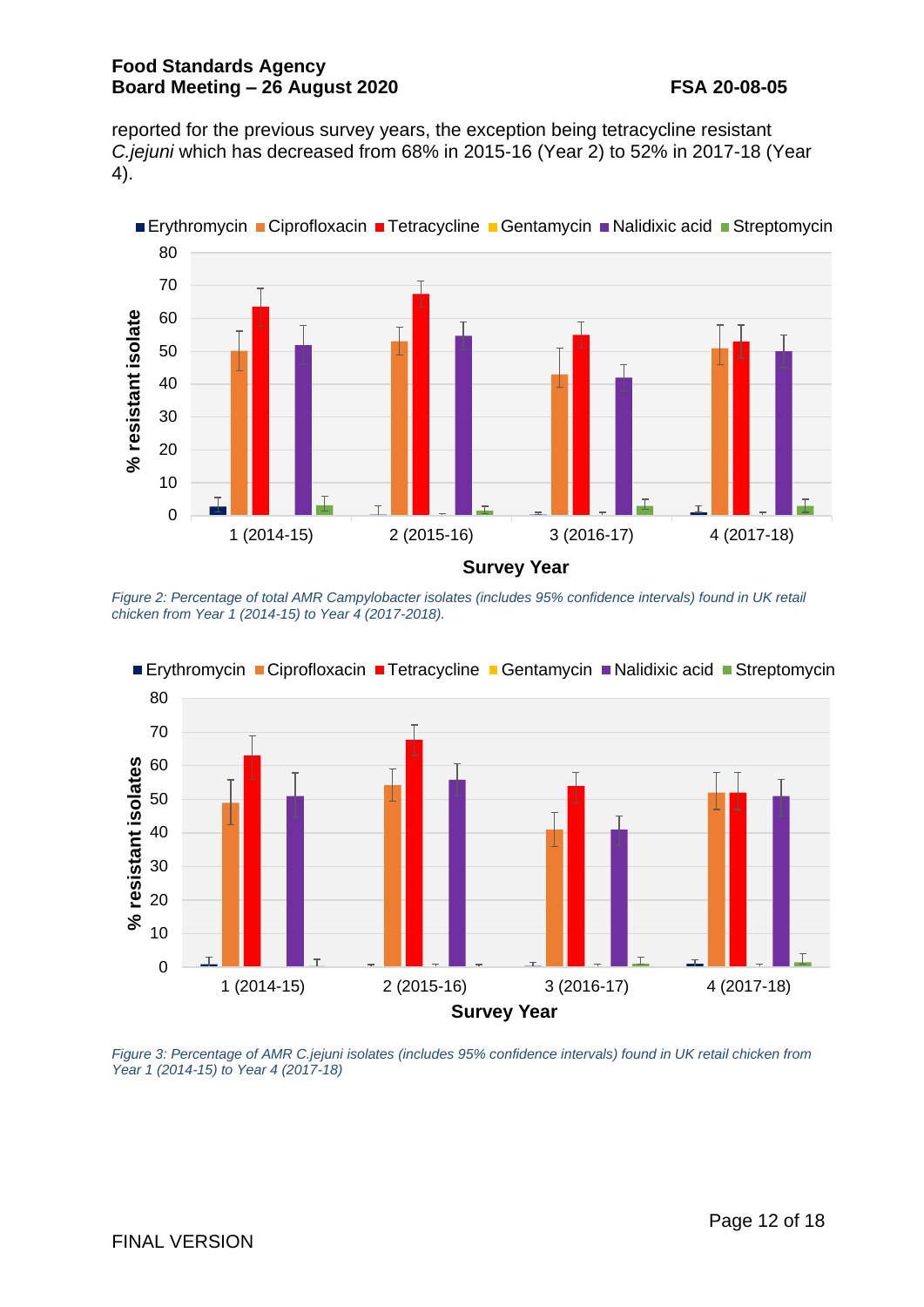

<span id="page-12-0"></span>*Figure 4: Percentage of AMR C.coli isolates (includes 95% confidence intervals) found in UK retail chicken from Year 1 (2014-15) to Year 4 (2017-18)*

#### A critical review of the impact of food processing on AMR bacteria in meat and meat products (FS301059)

The critical review focused on the meat production chain and will consider the key meat processing stages (poultry and pigs but also other meats as possible sources of AMR such as those where antibiotic use is higher or where there is more use of the critically important antibiotics) which will help identify which future surveillance activities are needed to plug important evidence gaps. This review provides insight into the [impact meat processing has on the presence of AMR bacteria in meat and](https://www.food.gov.uk/research/research-projects/a-critical-review-of-the-impact-of-food-processing-on-antimicrobial-resistant-amr-bacteria-in-meats-and-meat-products)  [meat products,](https://www.food.gov.uk/research/research-projects/a-critical-review-of-the-impact-of-food-processing-on-antimicrobial-resistant-amr-bacteria-in-meats-and-meat-products) including consideration of bacterial stress responses and the use of sub-lethal food processing technologies.

#### Antimicrobial resistance in biofilms formed during secondary food processing of meat and meat products (FS307035)

We have commissioned a project which involves sampling and using molecular methods (e.g. metagenomics) to analyse biofilms found on environmental surfaces in secondary meat processing plants for AMR. It is anticipated that the study will provide a better understanding of the contribution of biofilms to AMR in the processed meat chain and how AMR genes are spread during meat processing. The study will also enable the FSA to provide more information about the diversity and extent of AMR in biofilms in the meat processing environment which will help in targeting cleaning and other interventions. This project started in May 2020 and due to be completed in July 2022.

Accessing the burden of AMR genes in ready-to-eat foods (FS301050) The [FSA-funded systematic review of AMR bacteria in UK retail foods](https://www.food.gov.uk/research/foodborne-diseases/a-systematic-review-of-amr-bacteria-in-pork-poultry-dairy-products-seafood-and-fresh-produce-at-uk-retail-level) identified lack of data on the presence of AMR genes in ready-to-eat (RTE) foods on retail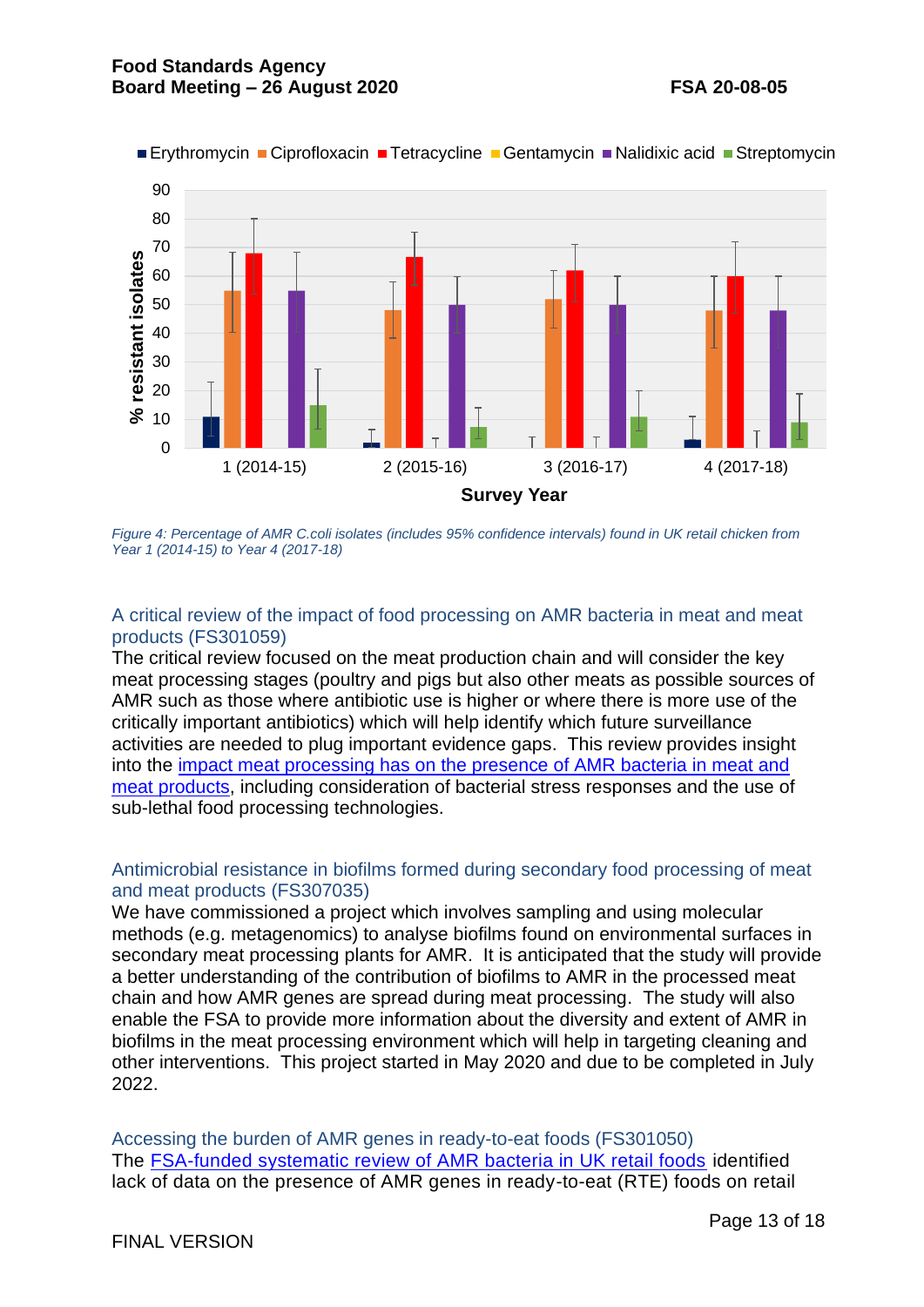sales in the UK. This study is using metagenomics to estimate the nature and magnitude of human exposure to AMR genes via consumption of certain categories of RTE foods (cooked meats, dairy products, seafood and fresh produce). This study is underway and due to report in 2021.

#### Developing food chain templates for AMR risk assessment (FS307037)

The FSA are funding a study that will lead to the creation of a set of modular templates relating to risk of AMR within the chicken and lettuce supply chain. This focuses on all processing stages from farm to fork that are applicable to a range of real-world processes. The creation of food chain specific models allows the FSA to analyse the probability of risk within these foods. The models will also be adaptable to new and emerging risks, such as different pathogens, AMR genes and food combinations.

This work will enable the production of more efficient and reproducible AMR risk assessments and will allow the FSA to facilitate collaborative working and inform more complex, multifactorial risk assessments. This will also allow for better prioritisation of risk management interventions, establishment of better food production techniques to limit the spread of AMR and promote good practice in the food chain. Publication of the report is anticipated to be summer 2022.

#### Assessing the impact of heat treatment on antimicrobial resistance genes and their potential uptake by other 'live' bacteria (FS307036)

A critical review of the scientific literature on the impact of heat treatment on AMR genes and their potential uptake by other bacteria will increase our understanding of whether and to what extent AMR genes and mobile genetic elements e.g. plasmids from 'dead' bacteria in cooked foods can be taken up by 'live' bacteria in the human gut and other foods. It is particularly important to understand whether cooking food to eliminate bacterial contamination, can also induce sufficient damage to AMR genes to prevent their uptake by viable bacteria. As current risk assessments do not address the potential for resistance genes to persist after cooking, this work will provide some key data/information to reduce uncertainty in risk assessment. This in turn will ensure that risk management advice relating to AMR and cooking food is as up-to-date and fully informed as possible, particularly when considering milder heat treatments such as slow cooking and flash frying etc. It is anticipated that the project will start in October 2020 with the final report being submitted the FSA in March 2021.

#### Quadram Institute fellowship update (FS101185)

The FSA is co-funding a 5-year (2017-2022) research fellowship with the [Quadram](https://quadram.ac.uk/) [Institute,](https://quadram.ac.uk/) which the FSA contributes to via the Strategic Evidence Fund. The supported research Fellow, Dr Alison Mather, is investigating food chain transmission of AMR and the role of non-pathogenic bacteria in food as a potential reservoir for AMR. Epidemiological survey sample collection was completed late 2019, with more than 1,000 samples obtained from a mix of chicken, pork, leafy greens, salmon and prawn products. To date the project has 'bio-banked' more than 4,000 cultures of targeted bacteria for analysis and over 1,000 whole genome sequences have already been generated.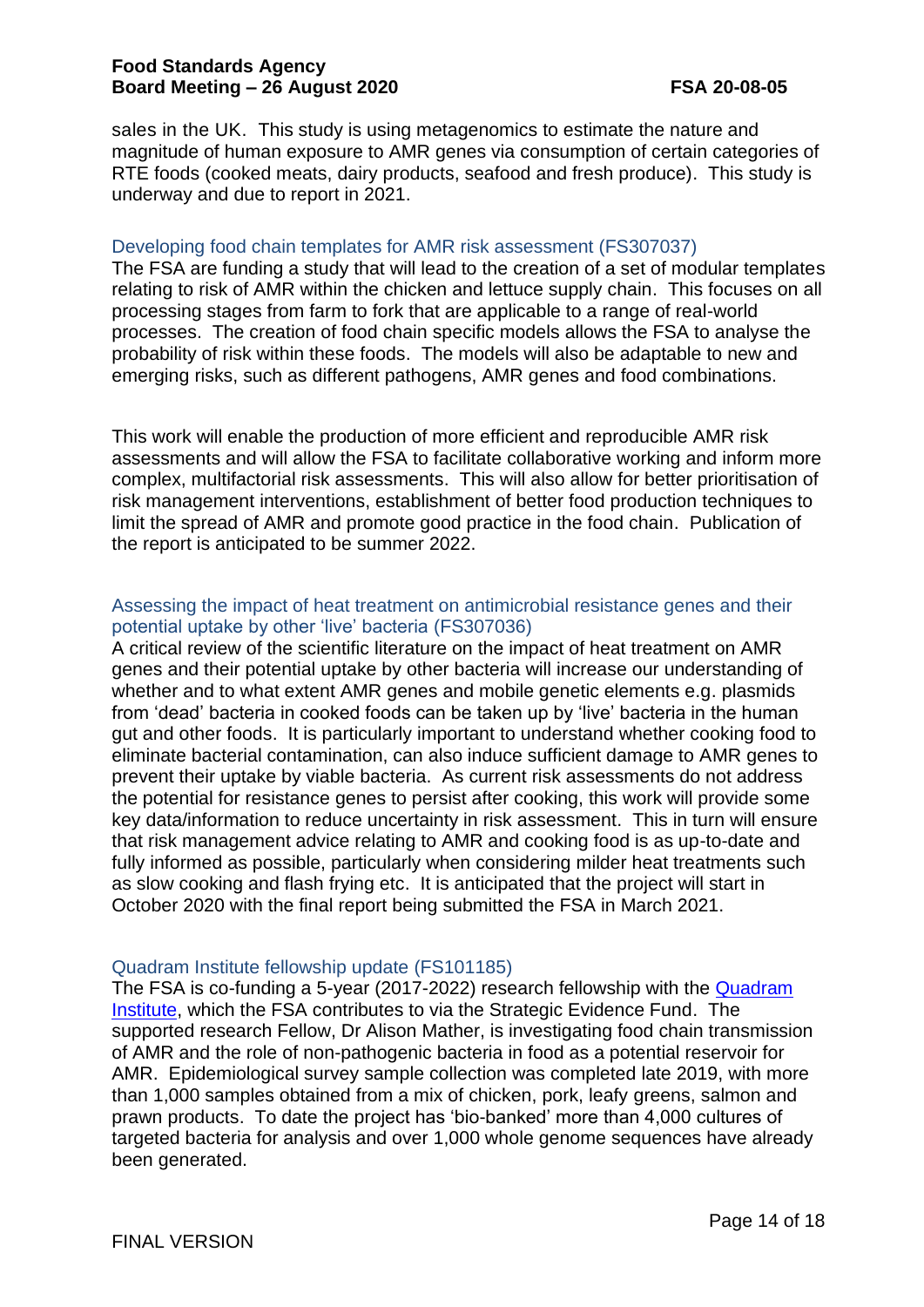COVID-19 caused ongoing laboratory work to be put on hold however, sufficient (and strategically prioritised) data has already been collected for Dr Mather and her team to effectively utilise this time for bioinformatic analysis and manuscript drafting. We are confident that at present, COVID-19 will have no significant or long-term impact on the success of this research project, and we look forward to the first of its outputs shortly.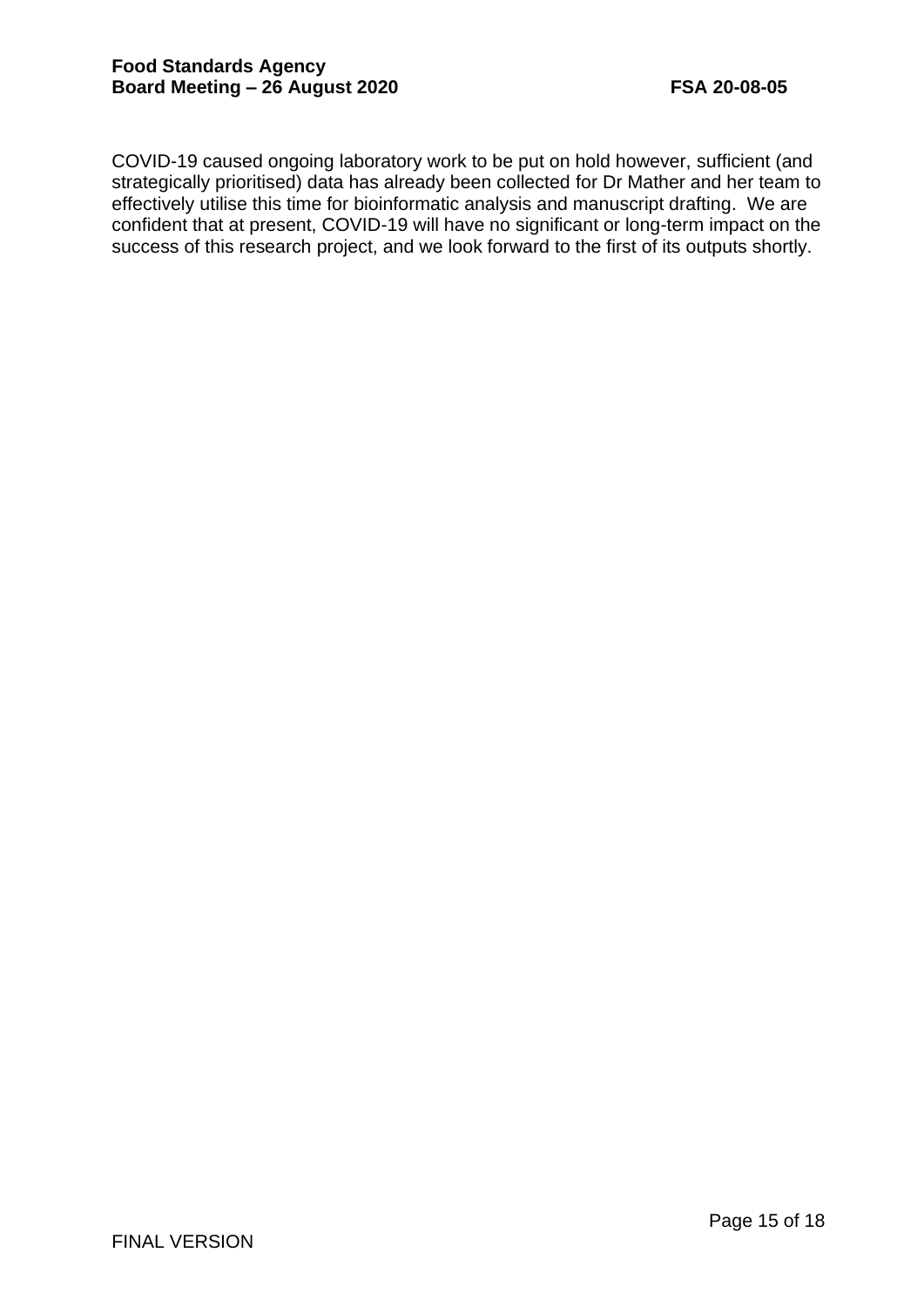

# <span id="page-15-1"></span>**ANTIBIOTIC USAGE IN FOOD PRODUCTION ANIMALS**

<span id="page-15-0"></span>*Figure 5: Sales of veterinary antibiotics for use in food-producing animals between 2014-2018.*

The latest [VARSS report](https://www.gov.uk/government/publications/veterinary-antimicrobial-resistance-and-sales-surveillance-2018) suggests that sales of Highest Priority Critically Important Antibiotics (HP-CIAs) dropped from 0.26 mg/kg from 2017 to 0.21 mg/kg in 2018, a 19% reduction and a 68% reduction since 2014. Further year-on-year reductions may be harder to achieve. In 2018 the UK were the lowest user of antibiotics in foodproducing animals amongst EU countries with significant livestock farming and the 5th lowest user overall.

Antibiotic usage (the amount of antibiotic purchased, prescribed and/or administered including HP[-CIA usage\) \(tonnes\) and HP-CIAs \(kg\) per animal species is shown in](#page-16-1) [Figure](#page-16-0) 6 and

[Figure](#page-16-1) 7 respectively. The data has been collected and provided to the VMD by the food animal industry on a voluntary basis.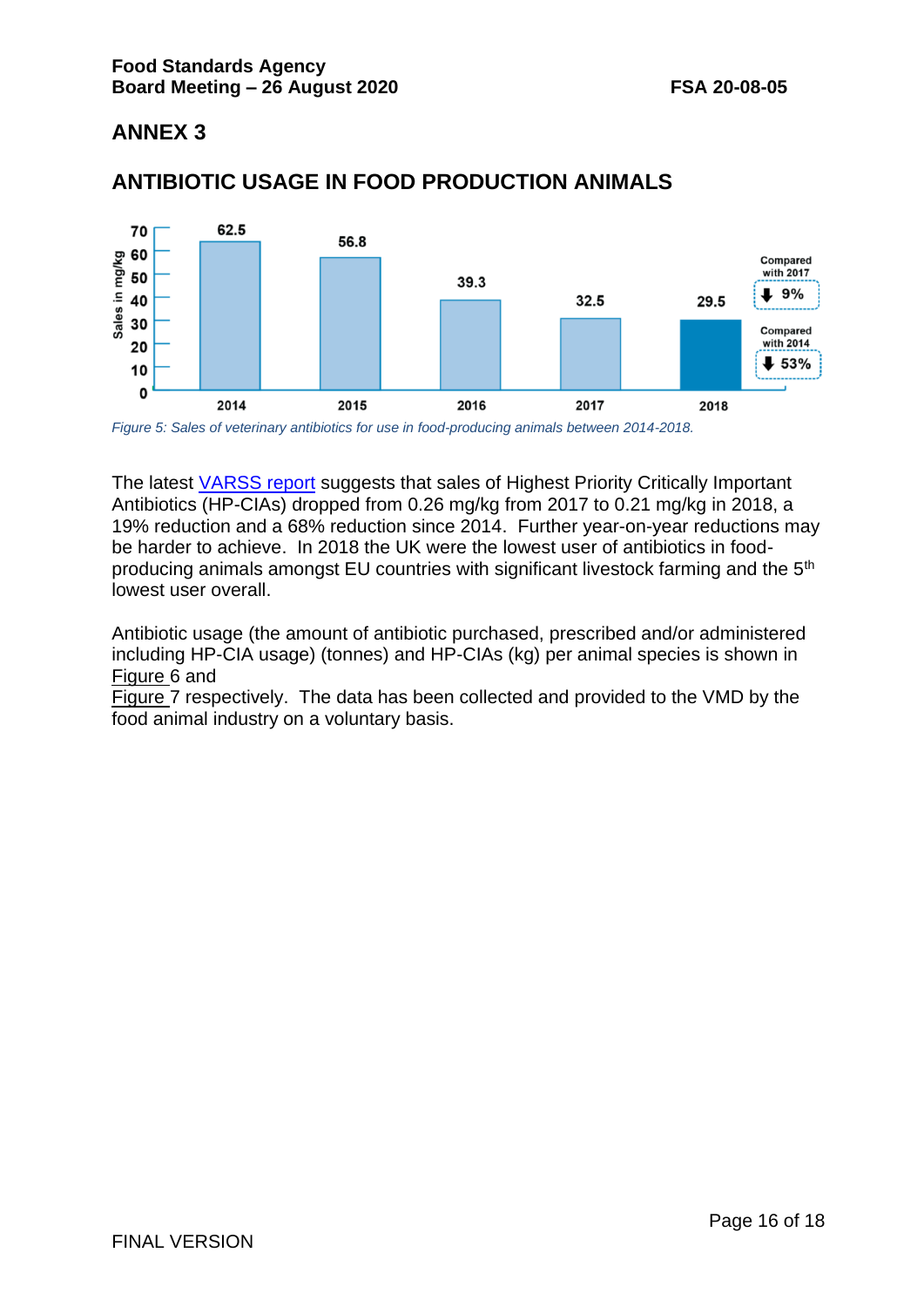

<span id="page-16-0"></span>*Figure 6: Antibiotic usage by food producing animal species (including HP-CIA usage).*



\* Represents the % animals covered by the data, except gamebirds which represents an estimate of the total % antibiotics sales; \*\* Relates to the weight of antibiotic active ingredient, using ESVC methodology; \*\*\* mg/kg relates to the amount of active ingredient standardised by kg biomass and calculated using ESVAC methodology, % doses refers to 'actual daily bird-doses/100 bird-days at risk'; † Due to the low proportion of UK cattle in this sample, these figures may not accurately reflect the situation for the whole UK cattle population and caution should also be taken when interpreting trends; ¥ Data from a subset of beef farms where usage data was available for 2015-2018

<span id="page-16-1"></span>*Figure 7: Highest priority critically important antibiotic usage*

*.*